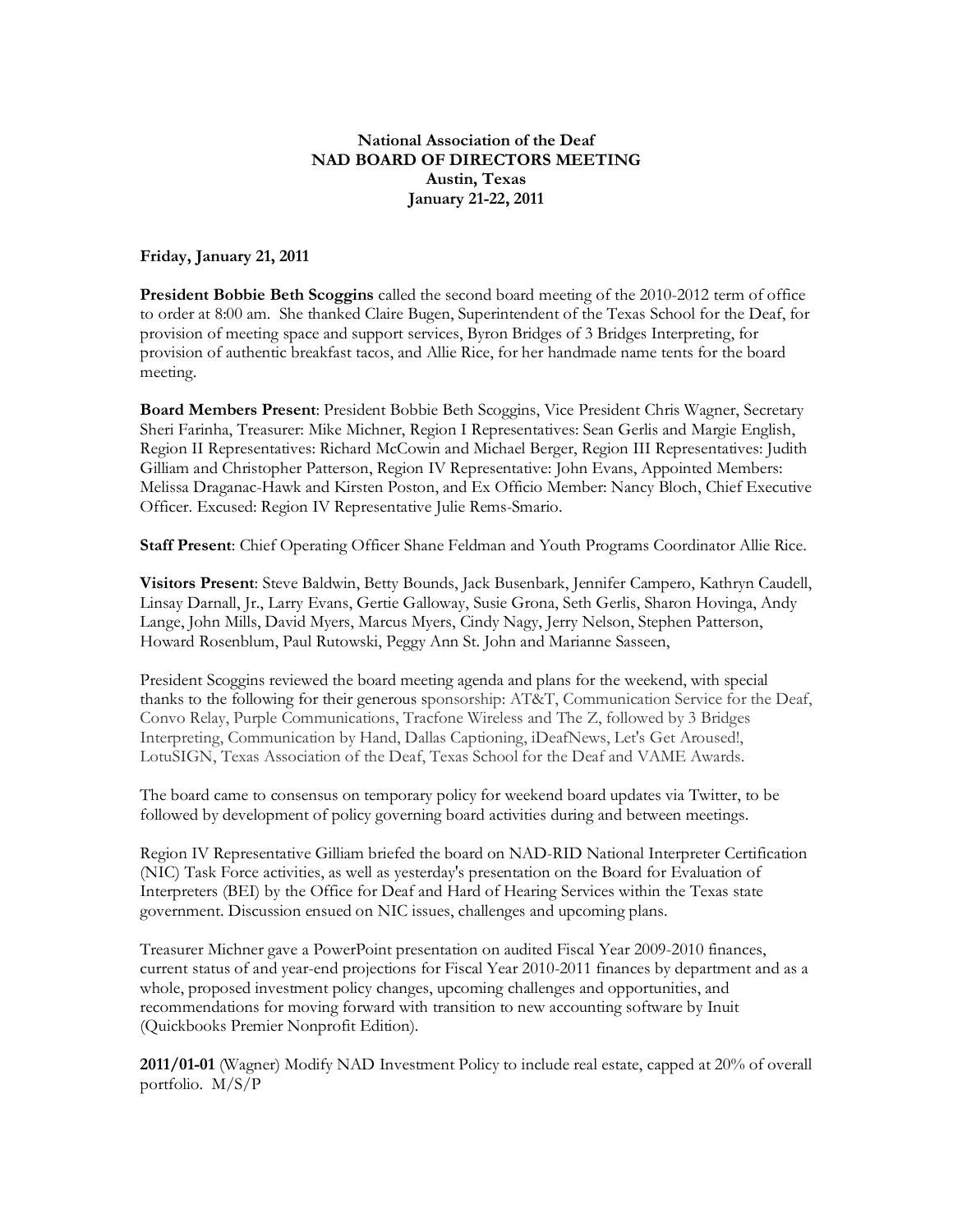**2011/01-02** (Farinha) Enter into closed session on personnel matters. M/S/P

The board went into executive session at 11:25 am, which ended at 11:30 am; the regular board meeting resumed immediately afterwards.

**2011/01-03** (Farinha) Approve Treasurer Michner as Chief Financial Officer for Fiscal Year 2010- 2011 and Fiscal Year 2011-2012. M/S/P

**2011/01-04** (Evans) Approve adjustments to Fiscal Year 2010-2011 budget including year-end projections. M/S/P

Treasurer Michner then presented preliminary Fiscal Year 2011-2012 budget projections, indicating that these figures were not yet final.

**2011/01-05** (Patterson) Send the draft Fiscal Year 2011-2012 budget back to the Finance Committee for further review and to ensure balanced budget figures for all cost centers.

The board took a lunch break with TSD Jr. NAD officers and chapter members, with a delicious array of food provided by TSD culinary students.

Afterwards, Texas Association of the Deaf President Paul Rutowski gave a warm welcome on behalf the Texan deaf community and introduced his board members. Andy Lange (also NAD Past President) gave a brief presentation on leadership, on behalf of Purple Communications.

**2011/01-06** (Patterson) Ratify email motion approval of September 2010 board minutes. M/S/P

President Scoggins noted Alice Hagemeyer's direct request to the Markku Jokinen, President of the World Federation of the Deaf (WFD) that they set up a planning committee for worldwide celebration of the 300th birthday of Abbé Charles-Michel de l'Épée during 2012. The NAD will recognize this milestone next year at its 51st Biennial NAD Conference in Louisville, Kentucky.

She also noted that the requisite entrusting power, board nomination and award nomination forms have been sent to WFD for official NAD participation in the upcoming XVIII General Assembly and XVI World Congress in Durban, South Africa.

She urged board members to work with Region II Representative Berger to ensure NAD events representation/coverage during 2011 at conferences and key events across the nation, noting that a Google documents file has been set up for viewing ease by board members.

**2011/01-07** (McCowin) Update NAD position statement on cochlear implants; refer to Public Policy Committee. M/S/P

The board then broke into work committees focused on three 2011 activities -- National Leadership Training Conference, Membership/Marketing and Telecommunications, followed by reports from each on plans for follow-up activities. Junior NAD officers and chapter members were paired up with board members for these work groups and the full board meeting that followed.

**2011/01-08** (Gilliam) Committee to complete NAD position statement on telecommunications by February 28th. M/S/P

Junior NAD members reported that they benefited greatly from watching the board in action and learning from individual board members, which was met by applause by all in attendance.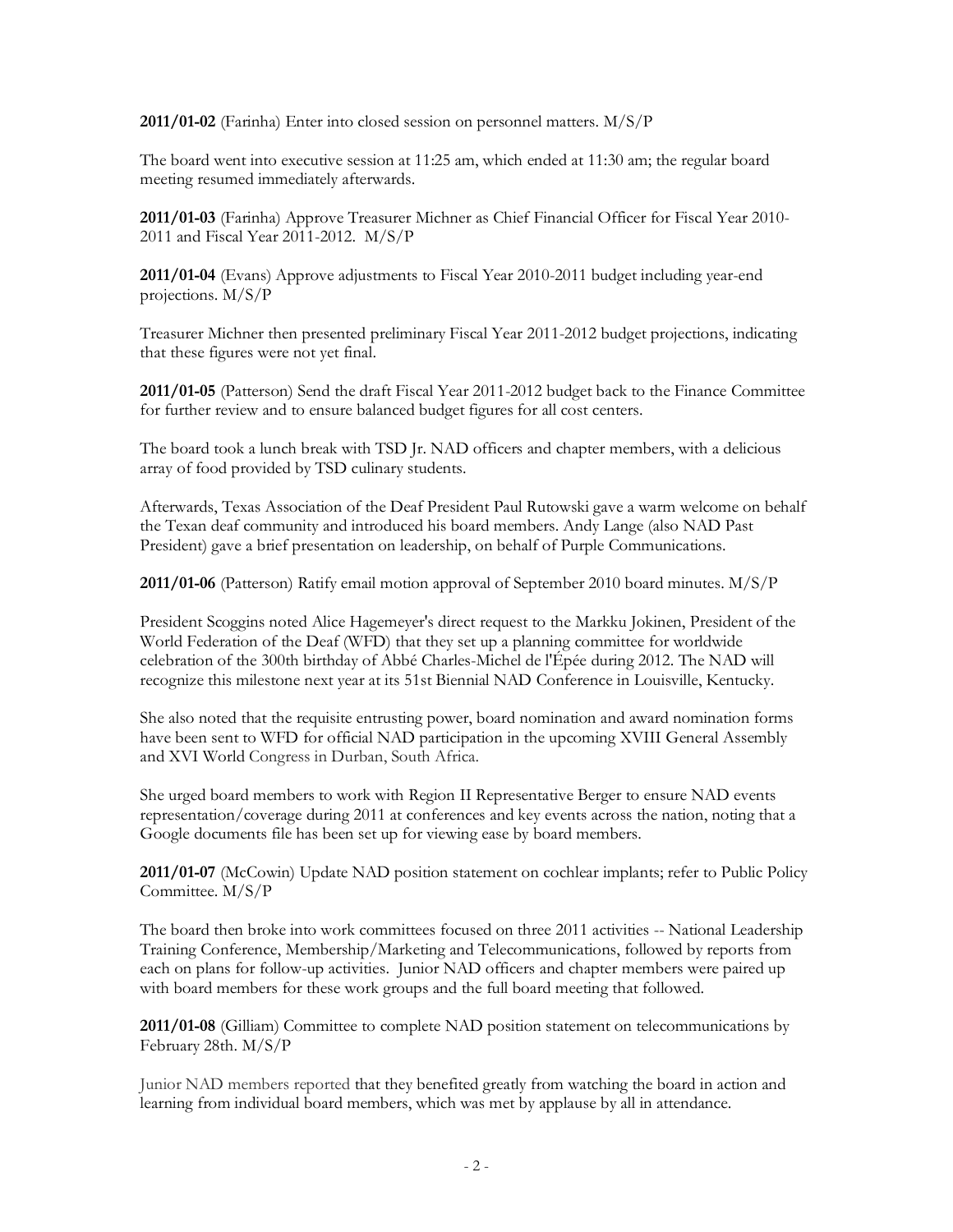The board meeting adjourned at 5:00 pm.

Later in the evening, board members took part in a community gathering and NAD benefit fundraiser at the TSD Deaf Smith Center where an assortment of delicious cupcakes from a variety of local outlets and artwork by talented De'VIA artist and Austin resident Chuck Baird were auctioned - over 125 in attendance made for a very enjoyable event that included the presence of past presidents Gertie Galloway, Kent Kennedy and Andy Lange and remarks by Rachel Mazique as NAD Miss Deaf America 2010-2012. This was followed by a late-evening event to benefit NAD, TAD and VAME at Rebels Honky Tonk where brave souls tried out their mechanical bull.

## **Saturday, January 22, 2011**

**President Scoggins** called the board into executive session from 8:35 am until 9:50 am; the regular board meeting resumed at 10:05 am.

**Visitors Present**: Jo Bienvenu, Jennifer Campero, Bill Collins Sr., Jade Delao, Brian Determan, Larry Evans, Jonathan Ford, Sylvia Gondowicz, Amelia Hamilton, Sharon Hovinga, Amy Johnson, Marisa King, Andy Lange, Rachel Mazique, Joan McCowin, John Mills, Mindy Moore, Mary Mostyn, Cindi Nagy, Jerry Nelson, Ryan Poindexter, Paul Rutowski, Tozzie Smith, and Peggy Ann St. John.

**2011/01-09** (Patterson) Adopt the 2010-2012 Chief Executive Officer evaluation form as an appendix to the Board Policy Manual. M/S/P

**2011/01-10** (English) Authorize the executive board (officers) to develop an exit package for Chief Executive Officer Bloch. M/S/P

Chief Executive Officer Bloch gave an overview of headquarters operations, noting that NAD had many accomplishments this fiscal year including passage of the landmark 21st Century Communications and Video Accessibility Act of 2010, policy change through settlement of court cases, finalization of indirect rates with the U.S. Department of Education, successful transfer to new QuickBooks accounting system and projections for wrapping up the current fiscal year in a position of strength, allowing greater focus on planning for growth in the new fiscal year.

Vice President Wagner explained that Gallaudet University will celebrate its 150th anniversary during the first week of July 2014 and that the DeafNation World Expo would be during the third week of July 2014. By consensus, it was agreed that the board-headquarters planning committee for the 52nd Biennial NAD Conference would work on location and event dates.

He noted that next year's 51st Biennial NAD Conference would include vlogs on the theme of "Nothing About Us, Without Us!" as part of the overall event marketing strategy, and that focus on diversity and youth would be woven throughout the conference program. He went on to recognize the State Association-Affiliate Committee (SAAC) for their hard work on specific conference priorities and criteria being developed for Sate Association awards.

Chief Operating Officer Feldman reviewed plans for the May 14th NAD Spring Gala in Berkeley, California, explaining that the program includes Marlee Matlin as honorary chair, with the involvement of Region IV Representative Julie Rems-Smario as Gala chair.

President Scoggins welcomed Linsay Darnall, Jr. who gave an overview on his VAME (Visual Arts Media and Entertainment) Awards endeavor and how NAD as a cause would benefit from partnership.